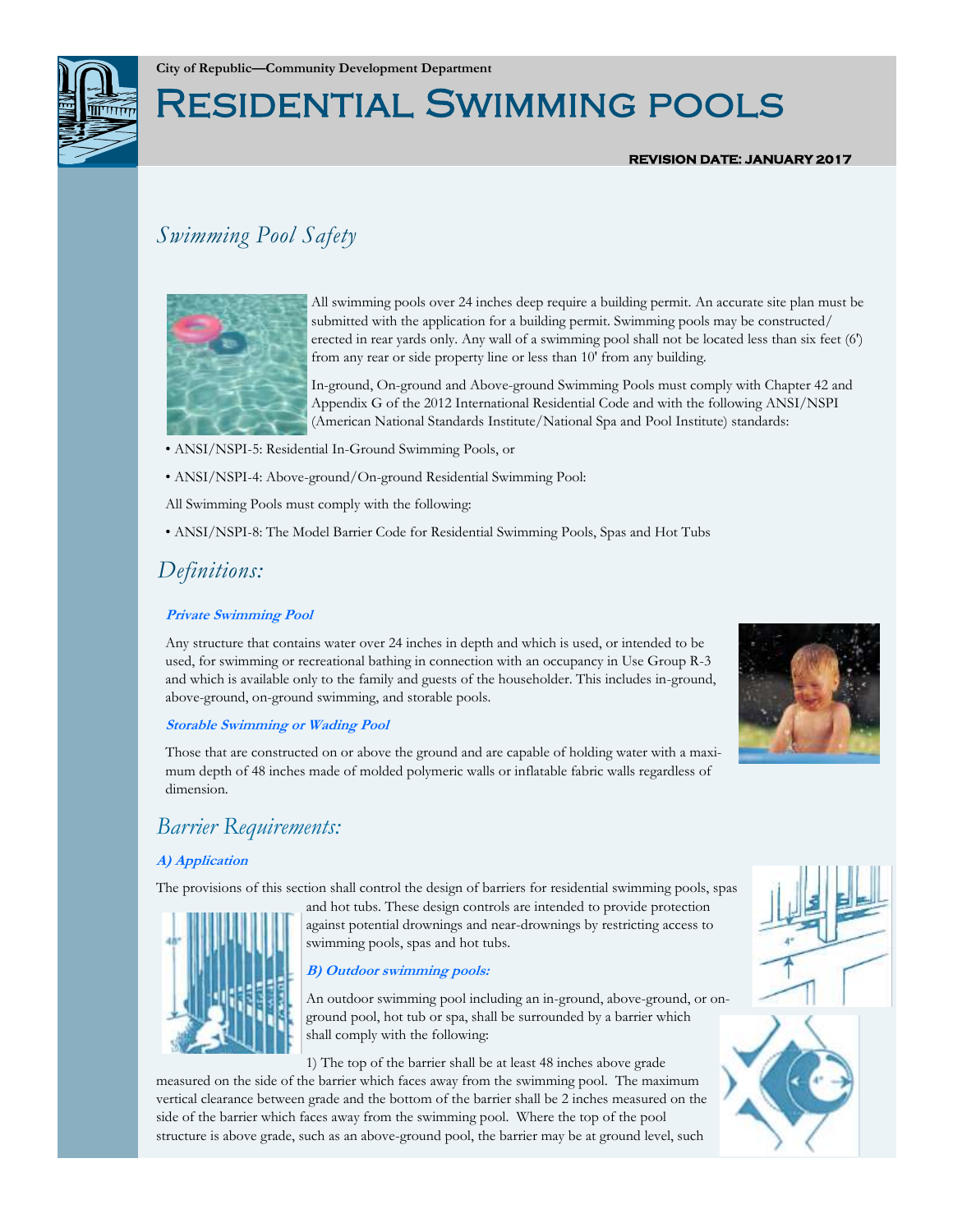#### **Page 2 RESIDENTIAL SWIMMING POOLS**

as the pool structure, or mounted on top of the pool structure. Where the barrier is mounted on top of the pool structure, the maximum vertical clearance between the top of the pool structure and the bottom of the barrier shall be 4 inches.

2) Openings in the barrier shall not allow the passage of a 4-inch-diameter sphere.

3) Solid barriers which do not have openings, such as a masonry or stone wall, shall not contain indentations or protrusions, except for normal construction tolerances and tooled masonry joints.

4) Where the barrier is composed of horizontal and vertical members, and the distance between the tops of the horizontal members is less than 45 inches, the horizontal members shall be located on the swimming pool side of the fence. Spacing between vertical members shall not exceed  $1 \frac{3}{4}$  inches in width. Where there are decorative cutouts within vertical members, spacing within the cutouts shall not exceed  $1\frac{3}{4}$  inches in width.





5) Where the barrier is composed of horizontal and vertical members, and the distance between the tops of the horizontal members is 45 inches or more, spacing between vertical

members shall not exceed 4 inches. Where there are decorative cutouts within vertical members, spacing within the cutouts shall not exceed 1 3/<sup>4</sup> inches in width.

6) Maximum mesh size for chain link fences shall be a  $2 \frac{1}{4}$ -inch square, unless the fence has slats fastened at the top or the bottom which reduce the openings to not more than  $1 \frac{3}{4}$  inches.







8) Access gates shall comply with the requirements of Items 1

through 7, and shall be equipped to accommodate a locking device. Pedestrian access gates shall open outward away from the pool, and shall be self-closing and have a self-latching device. Gates, other than pedestrian access gates, shall have a self-latching device. Where the release mechanism of the self-latching device is located less than 54 inches from the bottom of the gate, the release mechanism and openings shall comply with the following:

8.1) The release mechanism shall be located on the pool side of the gate at least 3 inches below the top of the gate; and

- 8.2) The gate and barrier shall have no opening larger than  $1/2$  inch within 18 inches of the release mechanism.
- 9) Where a wall of a dwelling serves as part of the barrier, one of the following conditions shall be met:
	- 9.1) The pool shall be equipped with a powered safety cover in compliance with ASTM F 1346;

9.2) Doors with direct access to the pool through that wall shall be equipped with an alarm which produces an audible warning when the door and/or its screen, if present, are opened. The alarm shall be listed and labeled in accordance with UL 2017. The deactivation switch(es) shall be located at least 54 inches above the threshold of the door; or

9.3) Other means of protection, such as self-closing doors with self-latching devices, which are approved by the governing body, shall be acceptable as long as the degree of protection afforded is not less than the protection afforded by Item 9.1 or 9.2 described herein.

- 10) Where an above-ground pool structure is used as a barrier or where the barrier is mounted on top of the pool structure, and the means of access is a ladder or steps:
	- 10.1) The ladder or steps shall be capable of being secured, locked or removed to prevent access; or

10.2) The ladder or steps shall be surrounded by a barrier which meets the requirements of Items 1 through 9. When the ladder or steps are secured, locked or removed, any opening created shall not allow the passage of a 4-inch diameter sphere.

- **C) Indoor swimming pools:** Walls surrounding an indoor swimming pool shall comply with Item 9 above.
- D) **Prohibited locations:** Barriers shall be located to prohibit permanent structures, equipment or similar objects from being used to climb them.
- **E) Barrier exceptions:** Spas or hot tubs with a safety cover which complies with ASTM F 1346 shall be exempt from these provisions.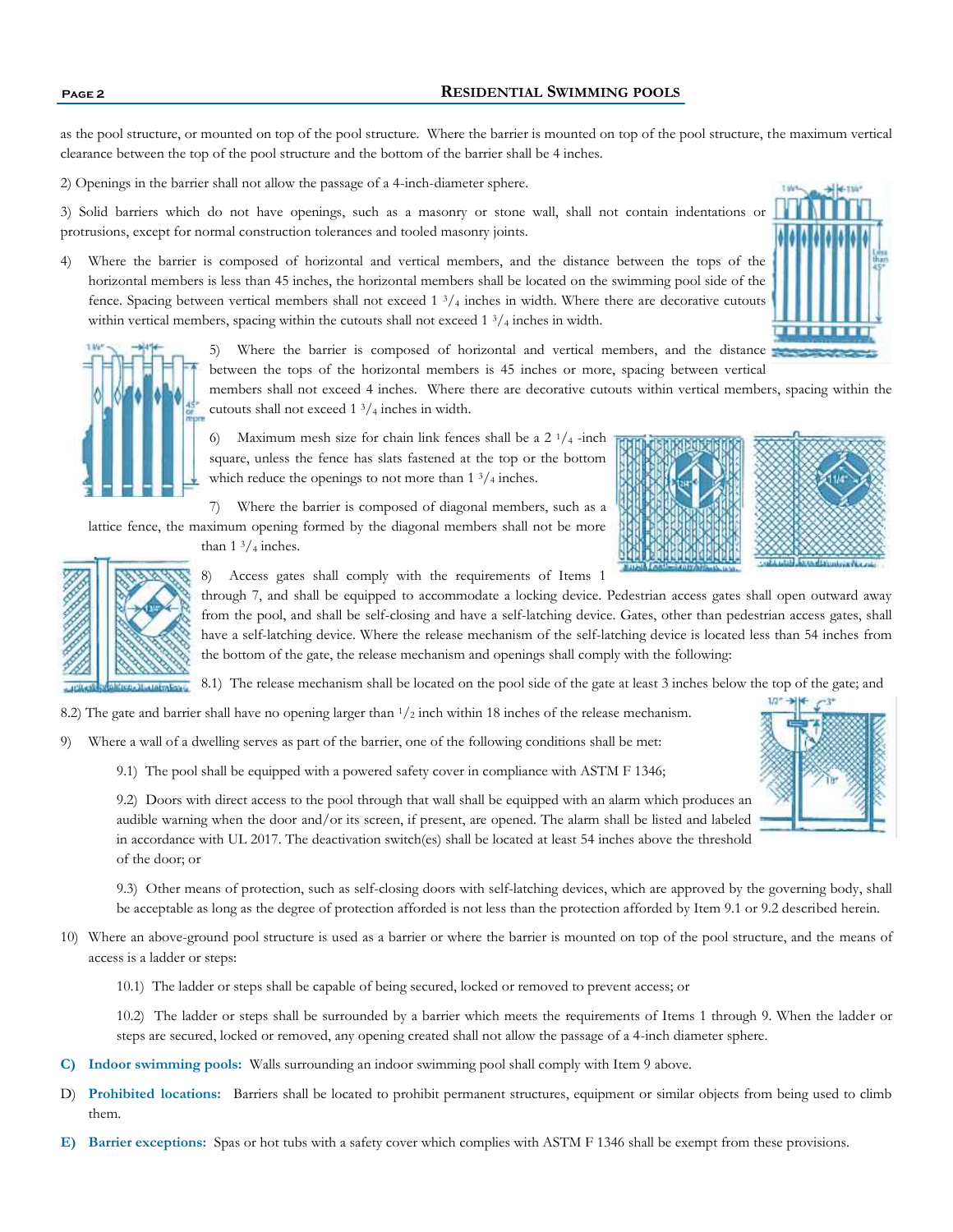#### **RESIDENTIAL SWIMMING POOLS Page 3**

#### **PUMPS**

A cord-connected pool filter pump shall incorporate an approved system of double insulation or its equivalent and shall be provided with means for grounding only the internal and non-accessible noncurrent-carrying metal parts of the appliance. The means for grounding shall be an equipment grounding conductor run with the power-supply conductors in a flexible cord that is properly terminated in a grounding-type attachment plug having a fixed grounding contact. Cord and plug connected pool filter pumps shall be provided with a ground fault circuit interrupter that is an integral part of the attachment plug or located in the power supply cord within 12-inches of the attachment plug.

#### **FLEXIBLE CORDS**

Flexible cords used in conjunction with a pool shall be installed in accordance with the following:

- A) For other than underwater lighting fixtures, fixed or stationary equipment shall be permitted to be connected with a flexible cord to facilitate removal or disconnection for maintenance or repair. For other than storable pools, the flexible cord shall not exceed 3-feet in length. Cords that supply swimming pool equipment shall have a copper equipment grounding conductor not smaller than 12 AWG and shall terminate in a grounding-type attachment plug.
- B) Other than listed low-voltage lighting systems not requiring grounding, wet-niche lighting fixtures that are supplied by a flexible cord or cable shall have all exposed noncurrent-carrying metal parts grounded by an insulated copper equipment grounding conductor that is an integral part of the cord or cable. Such grounding conductor shall be connected to a grounding terminal in the supply junction box, transformer enclosure and shall be not smaller than the supply conductors and not smaller than 16 AWG.
- C) For other than underwater and storable pool lighting fixtures, the requirements of Item (a) shall apply to any cord equipped lighting fixture that is located within 16 feet radially from any point on the water surface.

#### **UNDERGROUND WIRING**

Underground wiring shall not be installed under or within the area extending 5-feet horizontally from the inside walls of pools and outdoor hot tubs and spas.

Exception: Where the wiring is installed to supply pool, spa or hot tub equipment or where space limitations prevent wiring from being routed 5-feet or more horizontally from the inside walls. Where installed within 5-feet of the inside walls, the wiring method shall be rigid metal conduit, intermediate metal conduit or a nonmetallic raceway system. Metal conduit shall be corrosion resistant and suitable for the location. The minimal cover depth shall be 6-inches for rigid and intermediate metal conduits and 18-inches for nonmetallic conduits.





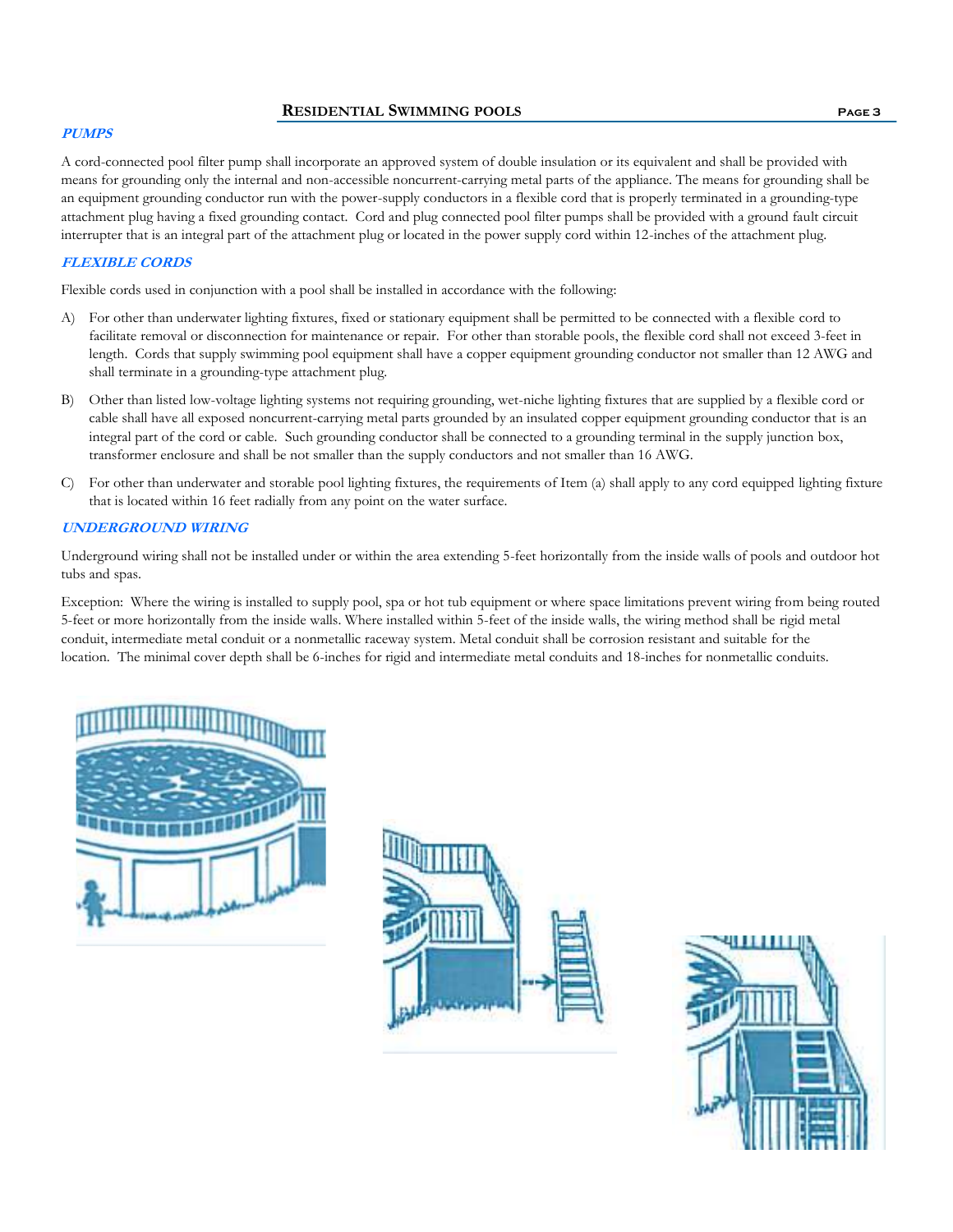#### **GROUND-FAULT CIRCUIT-INTERRUPTERS REQUIRED**

All 15 and 20-ampere, single phase, 125-volt receptacles located within 20-feet of the inside walls of pools and outdoor spas and hot tubs shall be protected by a ground-fault circuit interrupter. Outlets supplying pool pump motors from branch circuits with short circuit and groundfault protection rated at 15 or 20 amperes, 125-volts through 240-volts, single phase, whether by receptacle or direct connection, shall be provided with ground-fault circuit interrupter protection for personnel.

#### **LIGHTING FIXTURES**

In outdoor pool areas, luminaires, lighting outlets, and ceiling suspended paddle fans shall not be installed over the pool or over the area extending 5-feet horizontally from the inside walls of a pool except where no part of the luminaire or ceiling suspended paddle fan is less than 12 feet above the maximum water level.

Lighting fixtures for swimming pools shall not have exposed metal parts and shall be listed for the purpose as an assembly. In addition, lighting fixtures for swimming pools shall comply with the following requirements:

- A) Within the Low-Voltage Contact Limit: A lighting fixture installed in or on the wall of a swimming pool shall be part of a cord and plugconnected lighting assembly. The assembly shall:
	- 1. Have a fixture lamp that is suitable for the use at the supplied voltage;
	- 2. Have an impact-resistant polymeric lens, fixture body, and transformer enclosure;
	- 3. Have a transformer with a primary rating not over 150 volts; and
	- 4. Have no exposed metal parts.
- B) Over the Low-Voltage Contact Limit but not over 150 Volts: A lighting assembly without a transformer or power supply, and with the fixture lamp(s) operating at over the low-voltage contact limit, but not over 150-volts, shall be permitted to be cord and plug-connected where the assembly listed as an assembly for the purpose with all of the following:
	- 1. It has an impact-resistant polymeric lens and fixture body.
	- 2. A ground-fault circuit interrupter with open neutral conductor protection is provided as an integral part of the assembly.
	- 3. The fixture lamp is permanently connected to the ground-fault circuit interrupter with open-neutral protection.
	- 4. It has no exposed metal parts.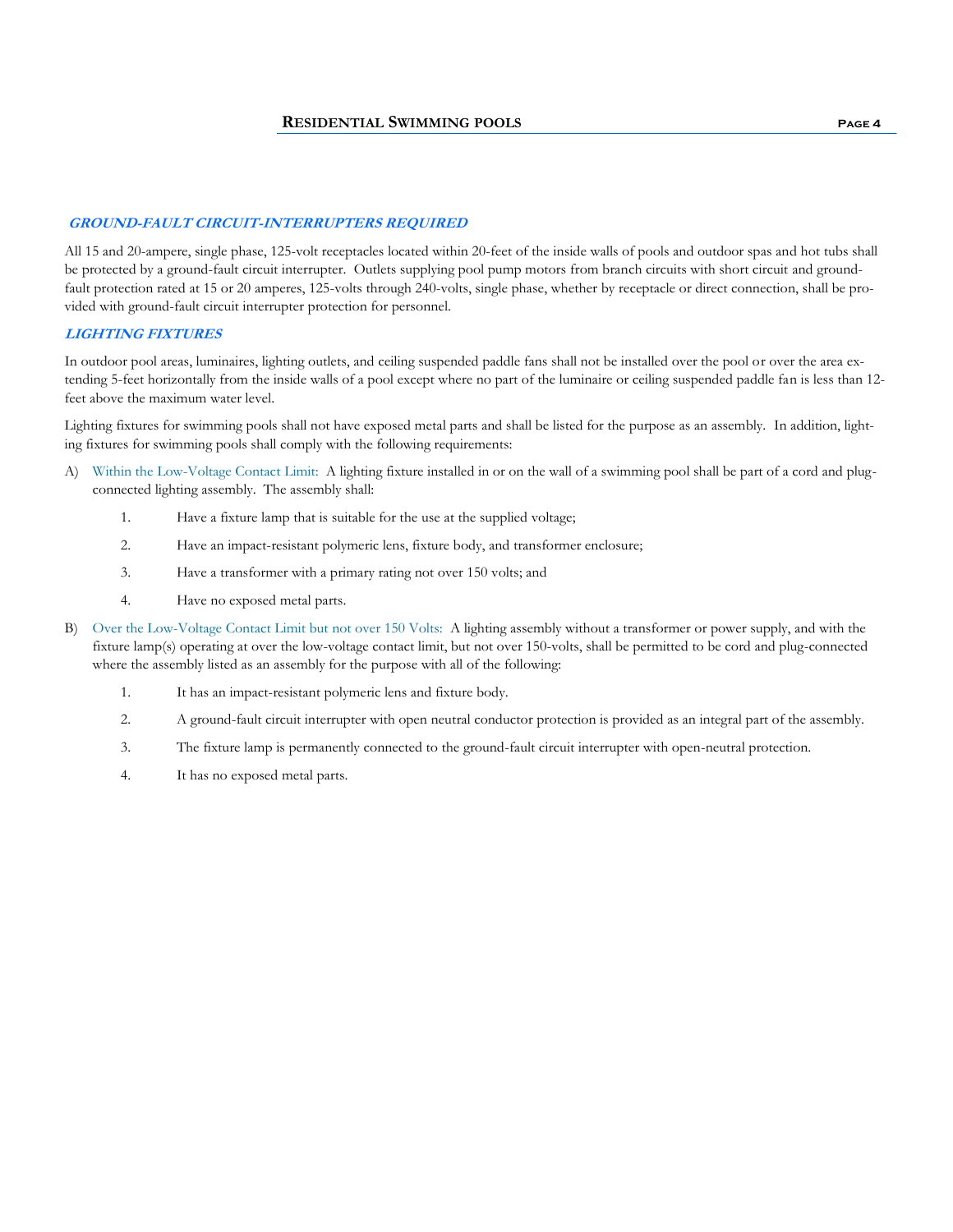#### **Site Plan Example:**

Measurements and items noted with an asterisk are required on actual site plan. Actual site plan need not be to scale or this detailed as long as all required measurements and items are included.



### **Page 5 RESIDENTIAL SWIMMING POOLS**